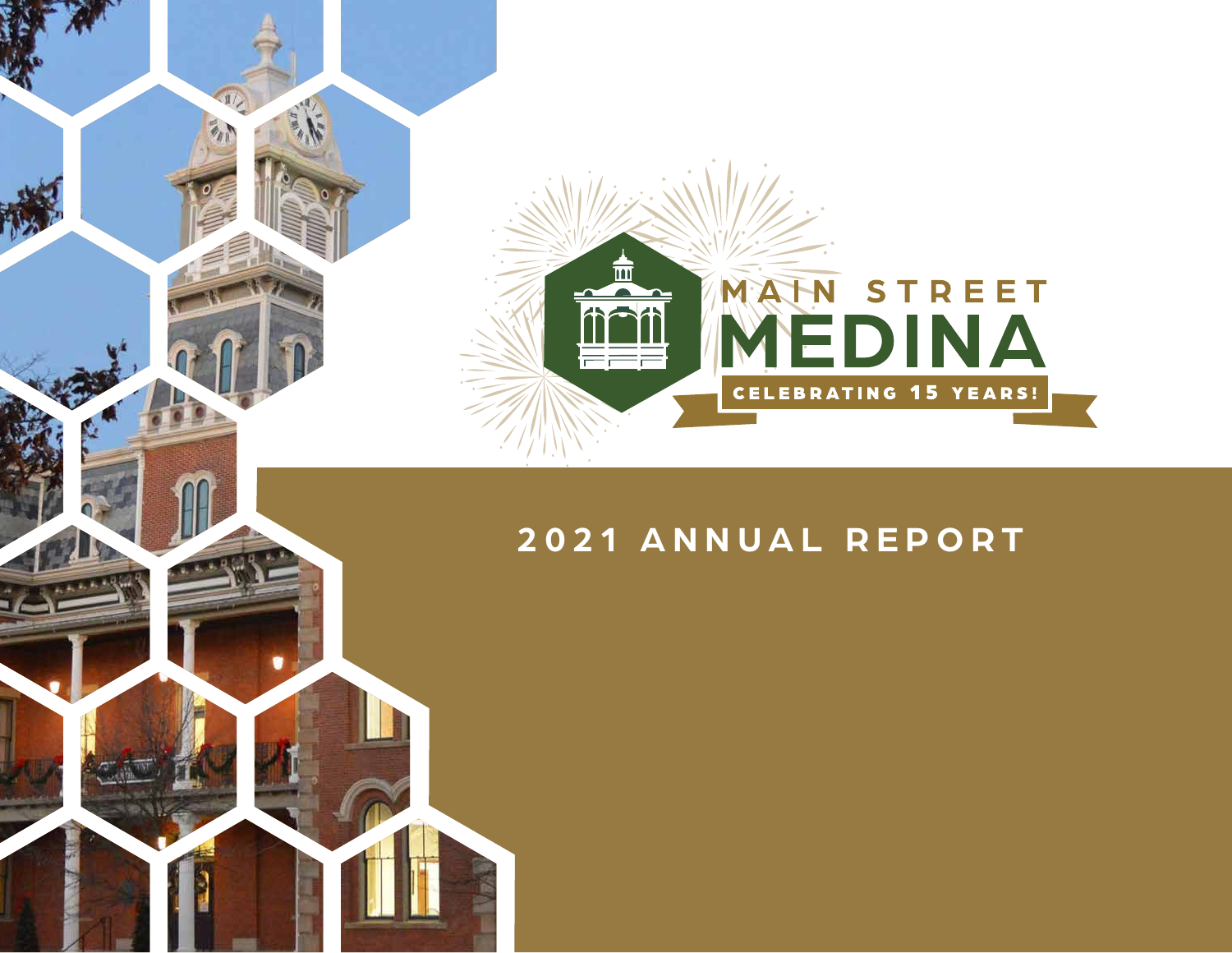### A Letter from our Executive Director

When Main Street Medina was formed in 2007 by community leaders and stakeholders, our country would soon face the biggest national recession experienced in decades. With a 30% vacancy rate, little event programming, and not much foot traffic, the organization didn't back down and walk away. We dug in, organized committees, drafted our first work plans, and started the slow and steady process of rebuilding the vibrancy of our beloved Square.

One of my favorite reflections is to consider the gift and the curse of a situation. 2020 was indeed a curse with a global pandemic. The gift, however, was that the pandemic forced us to be creative and rethink everything we do. We revisited special events and made huge organizational improvements. We strengthened business partnerships and found new and exciting ways to work together. We dismantled the Farmers Market and rebuilt it on a firm foundation with extensive planning and input.

In the spring of 2021, our Board of Directors created a strategic plan that will help us grow from a hyper-localized, community development program into a cohesive organization that will make meaningful investments and improvements in the district. We will continue to advocate for small businesses and historic preservation, but we will expand to include destination marketing and heritage tourism, to diversify funding, and to be more inclusive of the community we serve.

Our vision is to make Medina, "Ohio's premiere small-town destination". Looking back on all the hands, helpers, and partners that had a part of our fifteen-year history, I have no doubt that we will absolutely reach that goal.

Matt Wiederhold



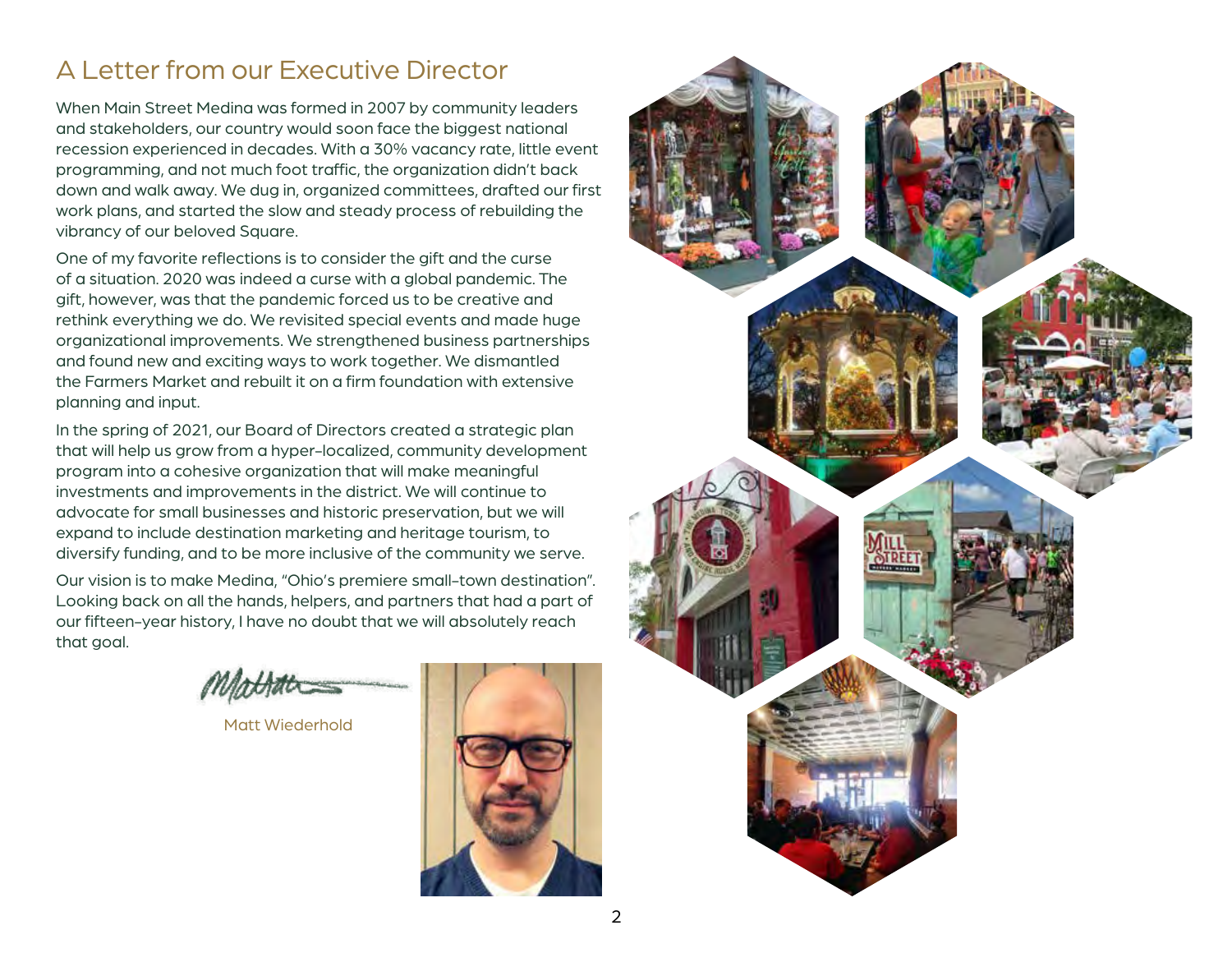### Main Street Medina 2021

#### Executive Officers

Chairperson: Eric Stasiowski - The Timken Company Vice Chairperson: Brad Root - Root Candles Treasurer: Kevin Rych - Huntington Bank Secretary: Amy Busby - Medina City Schools

#### Board of Directors

Bill Hutson - Medina County Commissioner Kelly Parks - Medina Centre for Dance Arts Matt Liegl - Sandridge Foods Amy Demlow - Critchfield, Critchfield, & Johnston Cheryl Murrin - Westfield Bank Becky Molnar - Cleveland Clinic Medina Hospital Michele Nichols - Medina Community Design Committee Tom O'Connell - Habitat for Humanity, Medina County Ed Wright - Miss Molly's Tea Room & Gift Shop Jon Stahl - P.J. Marley's/The Farmer's Table Kimberly Marshall - City of Medina, economic development

#### Ex-Officio Board Members

Andrew Dutton - City of Medina, community development Stefanie Richardson - Richardson Farms/Farmers Market Representative Leslie Traves - Labyrinth Management Group

#### Committees

Promotions - Chair: Melissa Fox Design - Chair: Roger Smalley Economic Vitality - Chair: Eric Stasiowski Organization - Chair: Pam Miller Membership - Chair: Carole Kowell Fundraising - Co-Chairs: Kelly Parks and Tom O'Connell

A special thank you to Ed Wright, Pam Miller, Carole Kowell and Melissa Fox who will be ending their terms in 2021 with a combined 60+ years of contributions, commitment and leadership.

In 2022, we welcome Jason Morgan to the Main Street Medina board, Ali Burmeister as Promotions Committee chair, and Easton Saltsman as Organization Committee chair.

#### **Staff**

Matt Wiederhold George Sam Executive Director **Executive Director** 

Angela Mansier Joe Zahn Farmers Market Manager Program Assistant farmmarket@mainstreetmedina.com asst@mainstreetmedina.com

#### Volunteers

Thank you to our dedicated members, volunteer crew, and visitor ambassadors for contributing 2,464 hours of community service to Main Street Medina's 2021 events and activities.



info@mainstreetmedina.com events@mainstreetmedina.com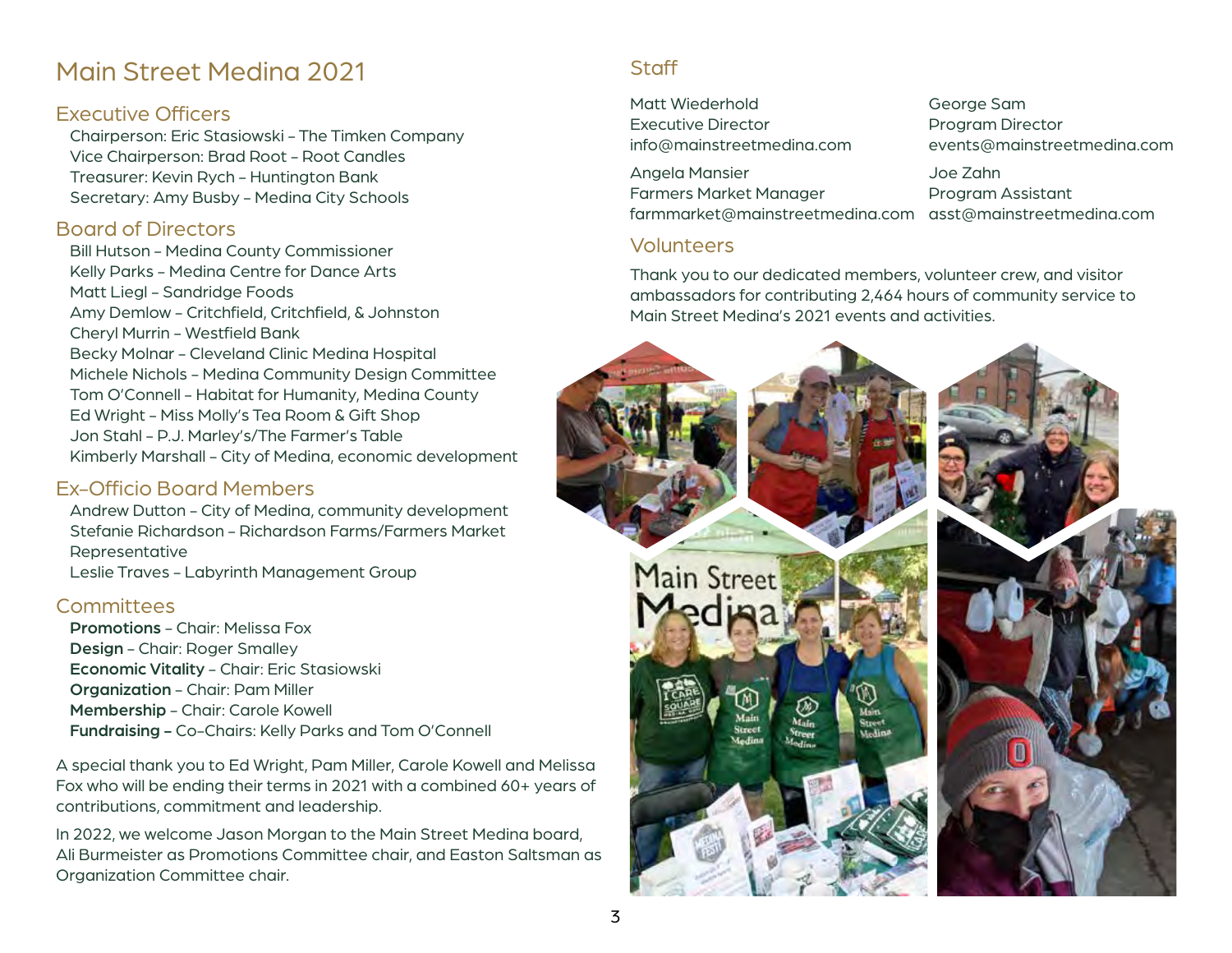## What is Medina's Historic District?

From its early days as a New England-style town featuring a central greenspace to today's vibrant hub for business, entertainment, distinctive shops and fine dining, Medina's Historic District has long been a destination, which encompasses Public Square and surrounding eight-blocks, and was placed on the National Register of Historic Places in 1975.

### What is South Town?

The roots of the South Town District dates back more than 150 years when the Industrial Age sparked construction of the railroad to serve emerging grain mills, lumber yards and a coal company. As the City expanded, the south end grew to accommodate public utilities, warehouses, and building supplies.

Today, the South Town community is reimagining its identity to be more pedestrian-friendly, with unique business opportunities and a new creative energy, while honoring its industrial roots. The vision is to enhance the shopper and visitor experience by making South Town more "walkable" and attracting arts and entertainment venues beyond what Public Square and the current Historic District offers.



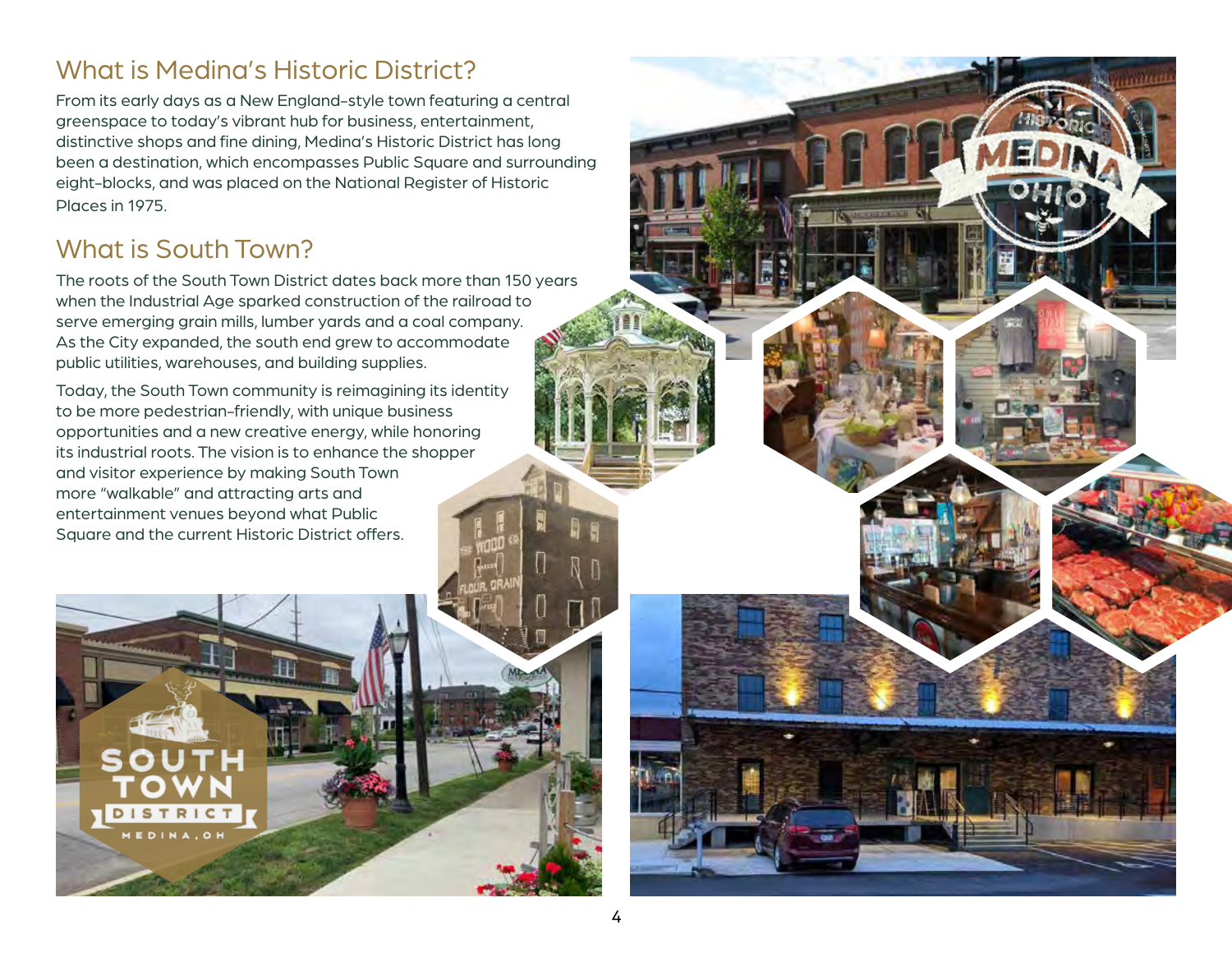## Main Street Medina Footprint

As an accredited National Main Street Program, under Heritage Ohio, Main Street Medina concentrates its work and vision on the nine block Medina Square Historic District, and the three-block South Town District. Each month, we report investment statistics, new jobs created, public improvements, new development, and numerous other statistics that are ultimately used to determine the annual return on investment.



### Main Street Medina's Mission

To lead the effort for historic preservation, economic sustainability and continued evolution of the District as the heart of the community.

## The Vision

"Be Ohio's premier small-town destination."

## Our Strategy

In March 2021, the Board of Directors, committee chairs and Main Street Medina staff convened to develop a multi-year strategic plan for Main Street Medina.

The strategy, approved by the Board in May 2021, has four areas of focus:

1. Diversify Sources of Funding

Grow revenue from a variety of new and existing sources to enable greater re-investment and impact in our community.

#### 2. Raise Awareness for Main Street Medina; Position the Historic District and South Town as a Destination

Broaden community awareness of Main Street Medina's mission and impact locally while simultaneously attracting visitors from outside of Medina County to spend time in the District.

#### 3. Connect & Engage Beyond our Boundaries; Be Inclusive of Diverse Audiences

Foster key relationships and drive collaboration with non-traditional Main Street Medina constituents to ensure diversity of thought is embedded in all organizational activities.

#### 4. Develop Advocacy Voice to Advance Business Vitality, Historic Preservation & Community Spirit

Become recognized as a leading voice and contributor to positive change and historical preservation in and around the District.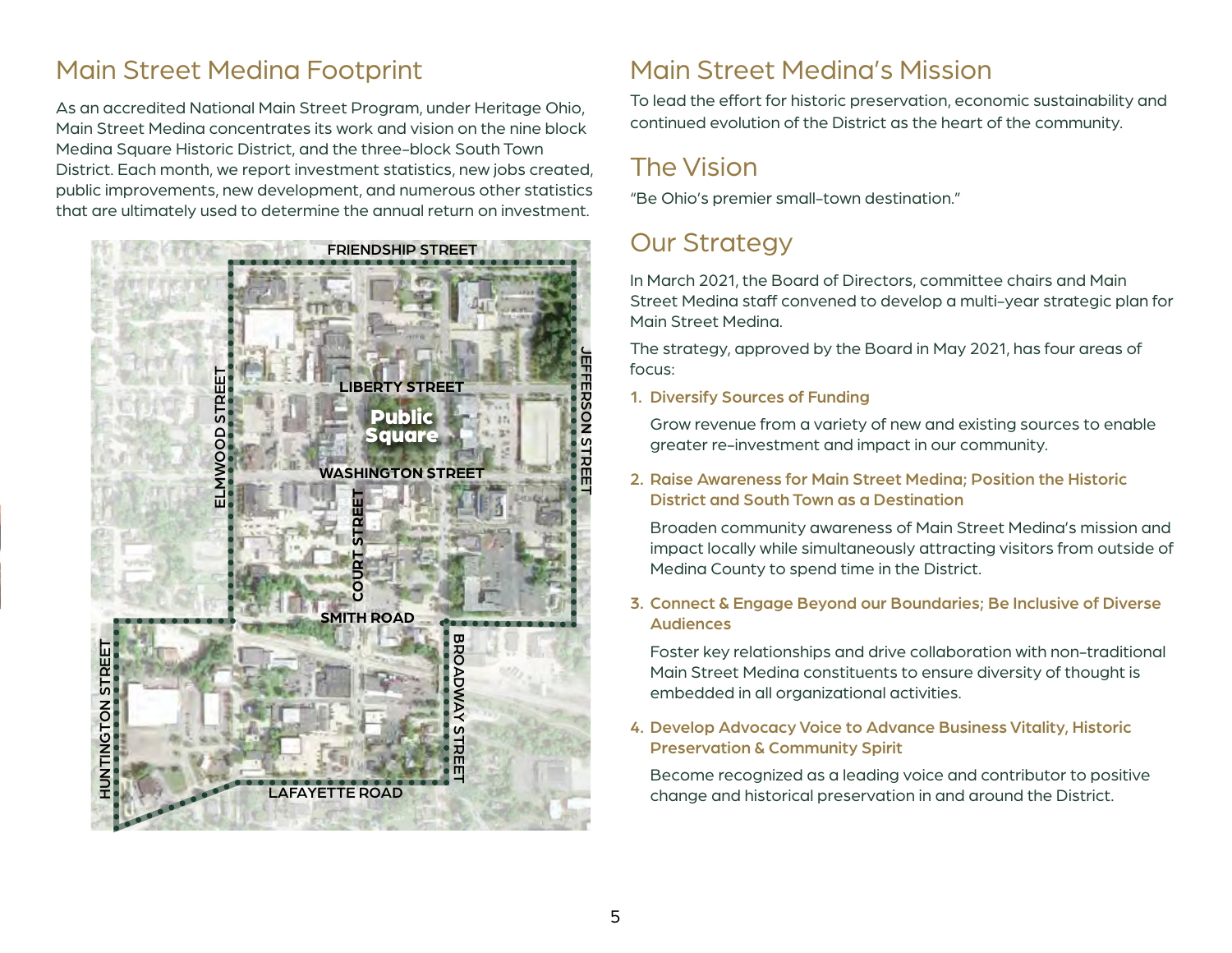## 2021: A Year in Review

#### Public Improvements

- $\checkmark$  Facilitated \$30,000+ public funds/\$53,285 private investment for historic district building renovations
- $\checkmark$  Secured grant funding from the Medina Community Design Committee & 3M to install historic markers in South Town
- $\checkmark$  Produced McDowell-Phillips House docuseries with Medina County Historical Society & Armstrong to document restoration of this historic property
- Served on City of Medina Comprehensive Plan Committee & Archives Commission, Medina County Fair Housing Board & Medina County Arts Council.
- Coordinated Champion Creek and South Town Cleanups.



# $40$  Sponsored Events -

Added new Mill Street Makers Markets in South Town District

# $23$  Farmers Markets  $-$

42 full- & 12 part-time vendors (50% increase from 2020). Increased SNAP, Produce Perks food assistance program recipients (\$6,000 in 2020 to \$10,000+ in 2021)

**VELCOME TO** 

# **155,000** Visitors -

Increased from 64,000 visitors in 2020 Installed new "Welcome to Medina" signs at east entrance into Uptown

# $2,464$  Volunteer Hours

\$70,323 donated at \$28.54 per workhour Launched Volunteer Recruiting & Training Program to develop visitor ambassadors

# \$180,937 Donor Support -

7.38:1 Return on Investment (ROI) \$30,000 in support from City of Medina 23 Businesses at \$500+ member level

# 111 Member Businesses -

Hosted "Medina Ingenuity" business spotlight series with the Greater Medina Chamber of Commerce & Armstrong to highlight Medina-made products & innovations

# \$1.5M Economic Impact -

50:1 ROI based on \$10/person spent at local businesses

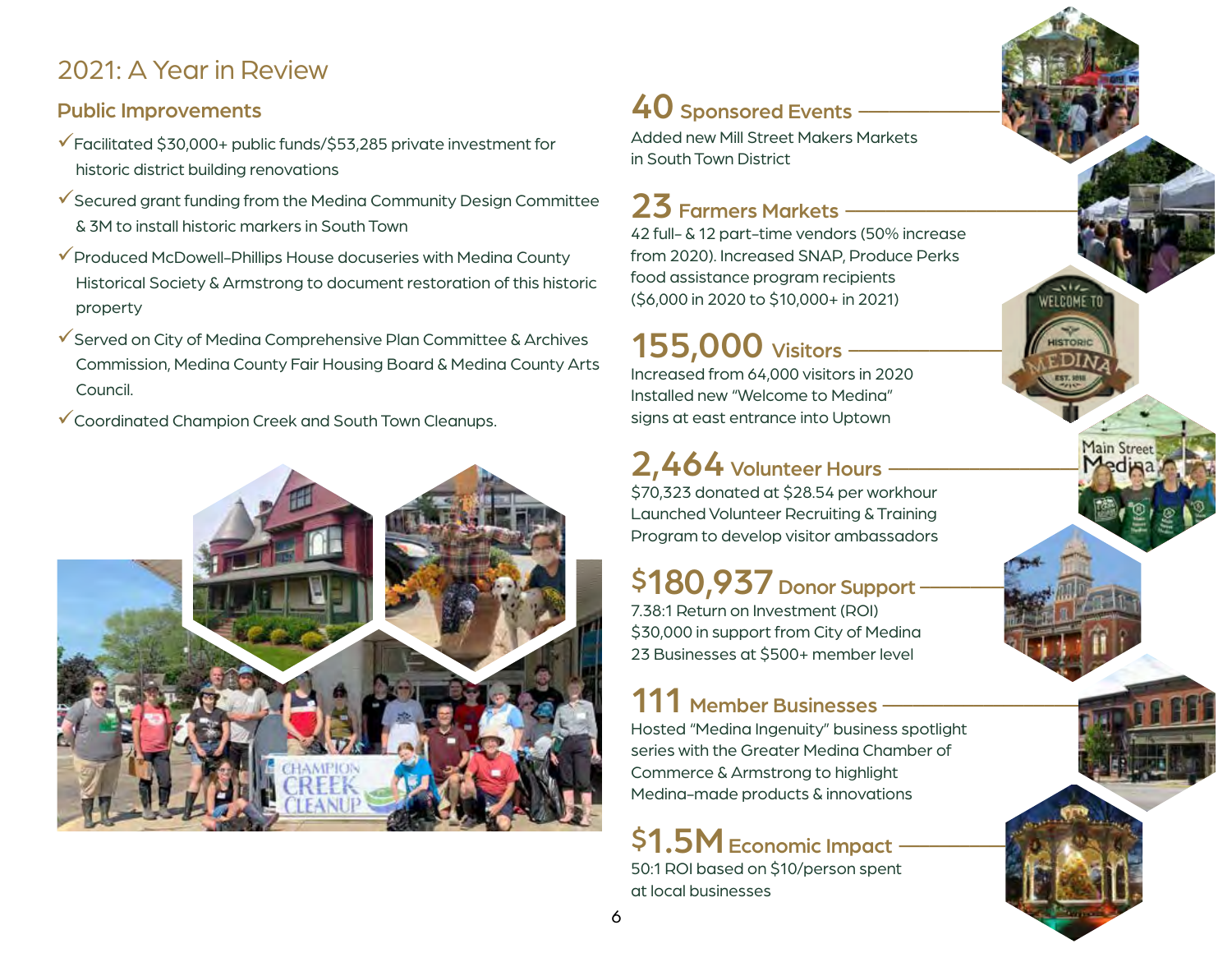## 2021 Financials /Main Street Medina, LLC



#### Fiscal Year 2021 Revenue

#### Fiscal Year 2021 Expenses



Excludes Medina Square Farmers Market financials (available upon request)

### Make a Difference with Main Street Medina

There are five ways to support Main Street Medina while building community pride:

- 1. Donations Main Street Medina relies on your support to help us do important work in our community. Even the smallest level of support makes a difference and is valued.
- 2. Membership When you join Main Street Medina, either as an individual, family, or business, your partnership with the organization makes an impact on the community, and local businesses in the district.
- 3. Sponsorship Are you and your company passionate about community development and special events happening in the District? We offer many opportunities to build your company's brand and reach 150,000+ local and regional visitors that come to Medina each year for Main Street Medina produced events.
- 4. Planned Giving Will your legacy reflect your love for our community and its preservation? Let's make sure Main Street Medina and the Medina community are part of your estate and planned giving through: annual giving, a matching gift, bequests, endowed named funds, planned gifts or estate planning. Email Executive Director Matt Wiederhold at info@mainstreetmedina.com.
- 5. Volunteer Becoming a volunteer by working at events, serving on committees, or helping visitors for a few hours is another way by sharing your time and talent.

To learn more about supporting and giving to Main Street Medina, click on this QR code using your smartphone.

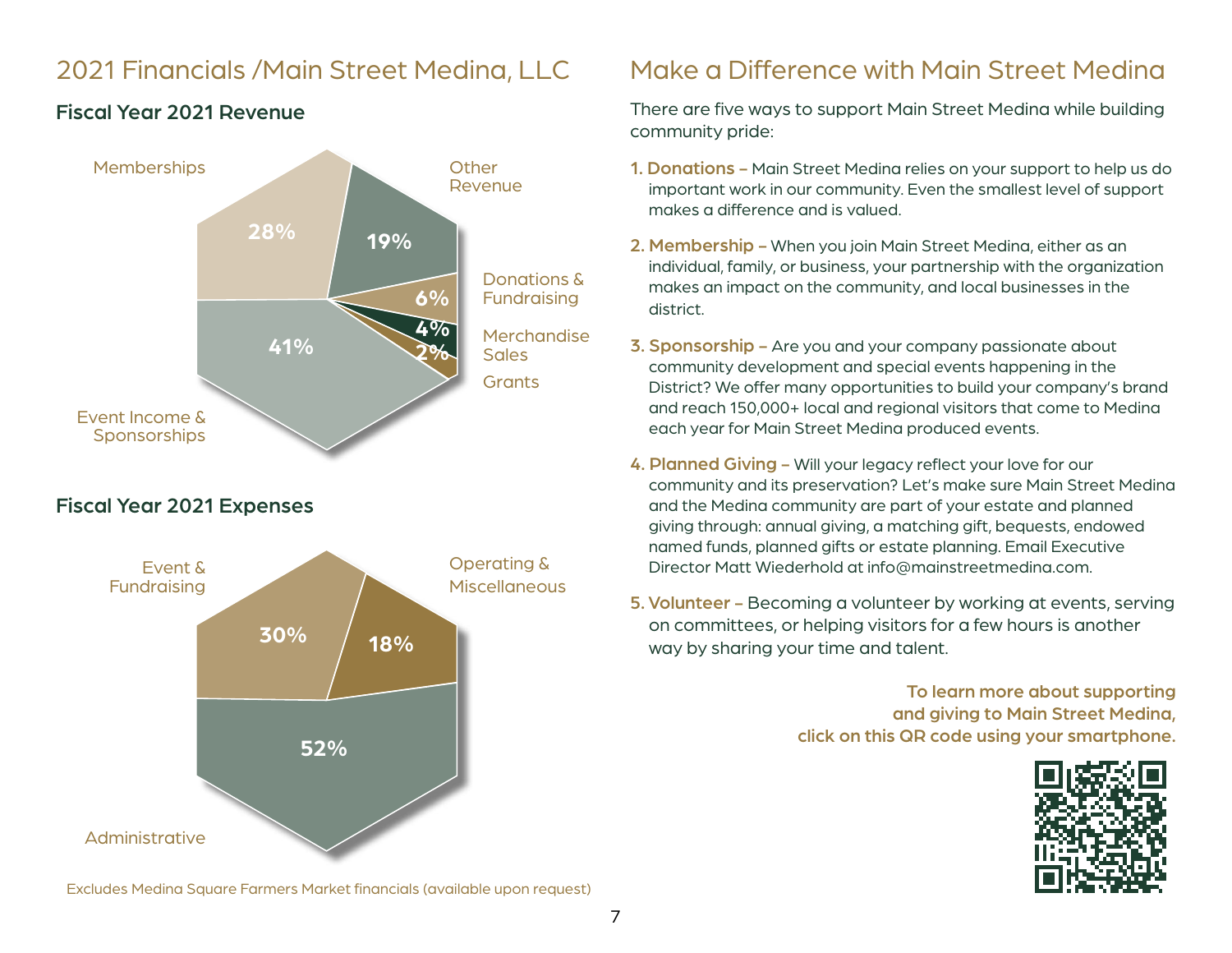## Medina Square Farmers Market

Founded in 2005, and under the management of Main Street Medina since 2011, the Medina Square Farmers Market is one of the largest, seasonal farmers markets in Northeast Ohio. The Saturday morning Market offers a wide variety of consumable products that are fresh, locally grown or sourced, and made within 35 miles of Medina. The Market generally features 45-50 full time vendors offering products from fresh meats and cheeses, modern and heirloom fruits and vegetables, a diverse selection of bakery treats, and health and wellness products.

Roughly 60% of our guests come from the Medina area, whereas 40% are from outside the area. The Market also serves an economically diverse audience, and it is the only market in Medina County that accepts Supplemental Nutrition Assistance Program (SNAP) and Produce Perks food assistance token programs, making fresh and healthy food available to our low-to-moderate income and senior communities. In 2021, the Market facilitated over \$10,000 in token sales, an impressive 70% increase over 2020. In addition ...

- $\checkmark$  The Market saw a 100% increase in the number of baked goods, prepared foods, and meat vendors, along with a 60% increase in produce vendors over 2020.
- $\checkmark$  The Market grew from 22 full time and 18 part time vendors in 2020 to 42 full time and 12 part time in 2021.
- $\checkmark$  The Market saw a 94% growth in customer attendance, increasing from 26,958 in 2020 to 52,374 in 2021.
- The Market produced a cookbook featuring recipes from vendors and volunteers, a "Meet Me at the Market" t-shirt, and reusable canvas shopping bags, underwritten by title sponsor, Amy Hoes.







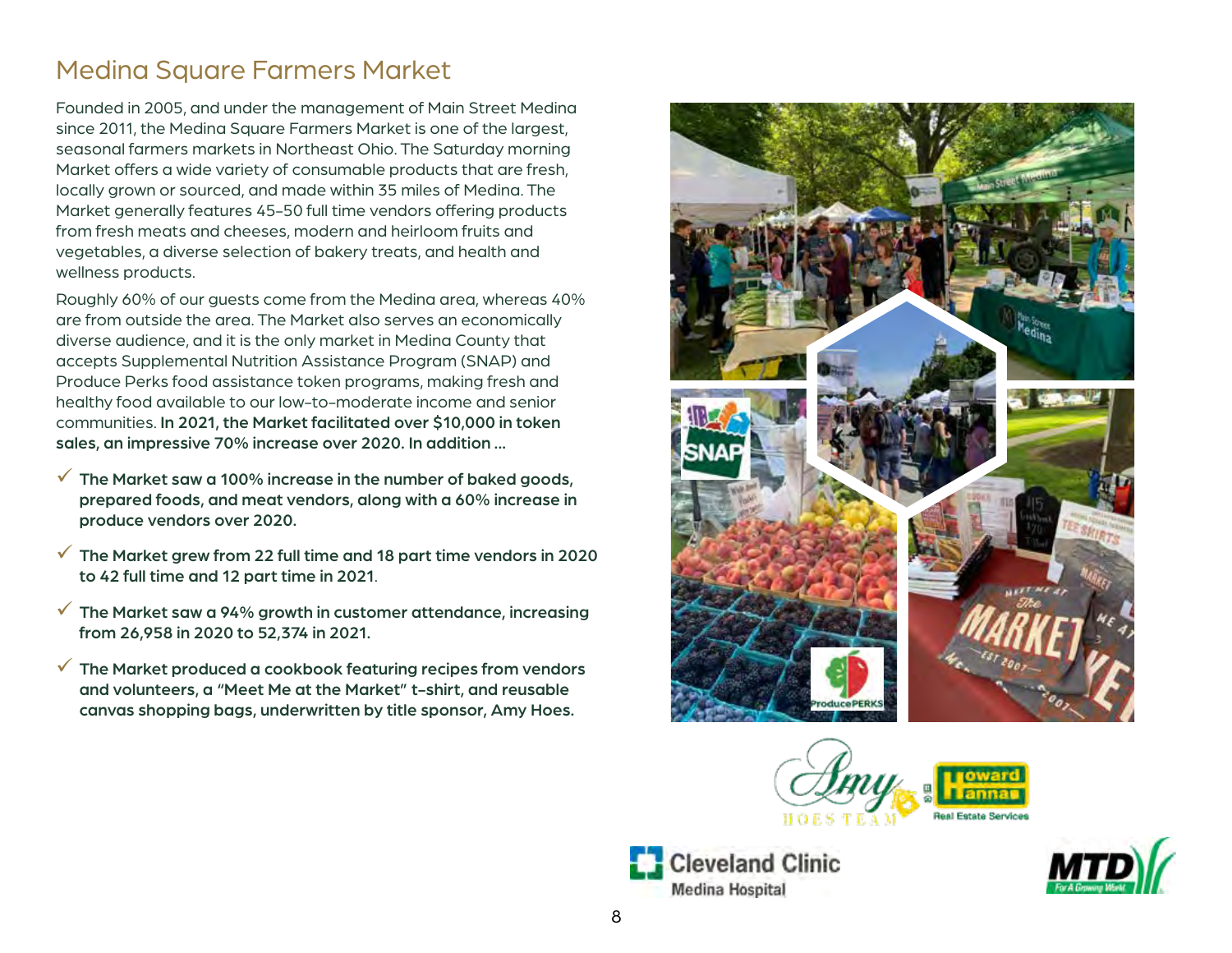### 2022 MSM Calendar of Events

Here is a list of Main Street Medina-sponsored annual events.

Medina Ice Festival Friday-Monday, February 18-21

Ladies Night Out Thursdays, 5-8:30pm , March 10, May 5, July 14, October 13

Medina Square Farmers Market Saturdays, 9am-1pm, May 14 – Oct 15

South Town Cruise-Ins Wednesdays, 4-8pm, May 14 – Oct 12

Medina Cars & Coffee Sundays , 8-11am, May 29, July 24, Sept 18

Kids Day of Safety & Play Saturday, 9am-2pm, June 4

Medina County Pizza Palooza Saturday, 9am-2pm, June 18

Medina Fest Saturday, 9am-4pm, July 16

Medina Restaurant Week Sunday-Sunday, October 3-15

38th Medina Candlelight Walk Friday- Sunday, November 18-20

Small Business Saturday Saturday, 10am-5pm, November 26

**Antonio Constantino** 

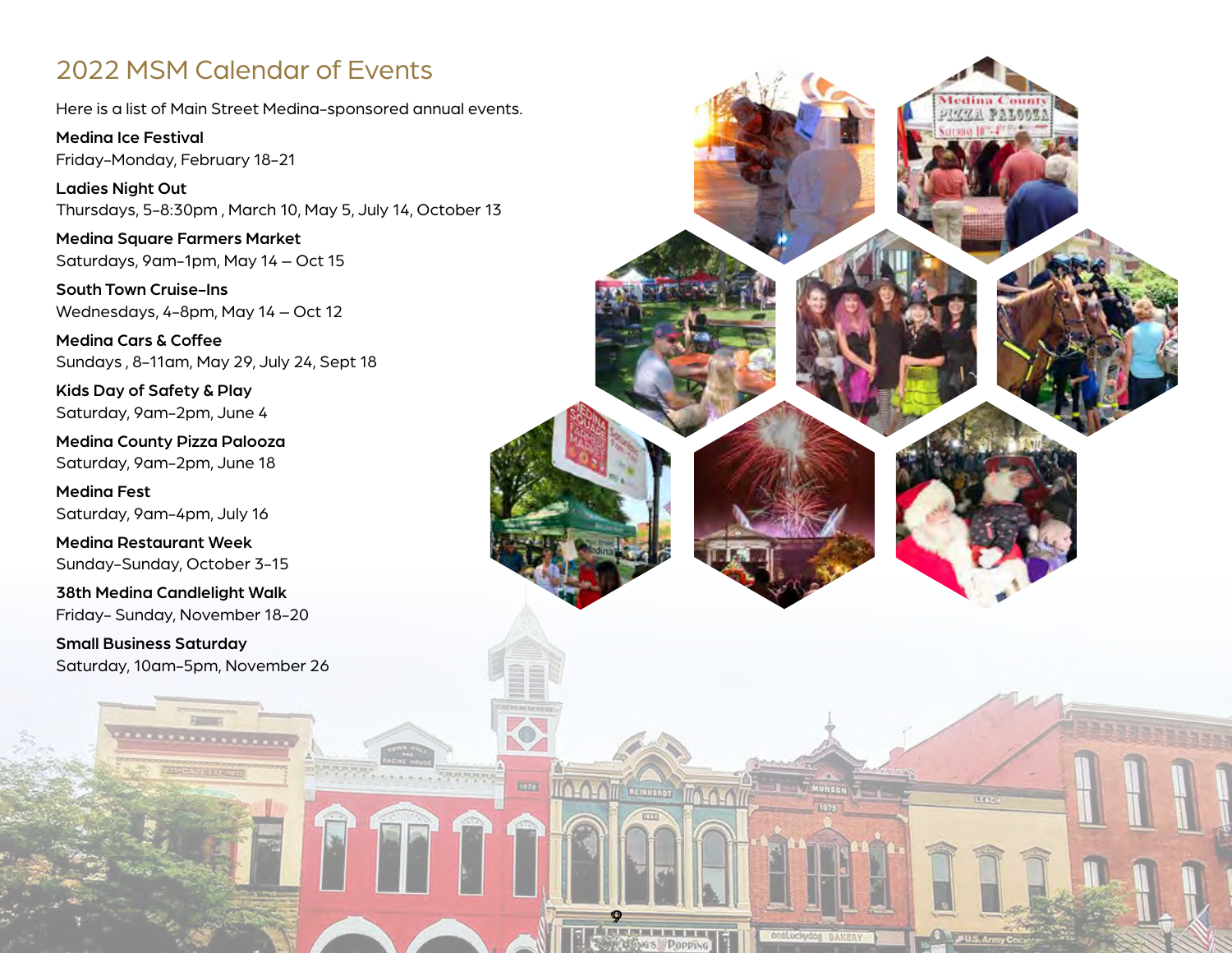### Donors & Sponsors

Our funders, donors and sponsors help us continue our work in Medina. We could not do it without their support.

#### Champion Level Supporters (\$1,000+)

City of Medina Critchfield, Critchfield & Johnston Discount Drug Mart Huntington National Bank Medina Community Design Committee Miss Molly's Tea Room and Gift Shop Owens Corning Root Candles Serpentini Chevrolet of Medina Summa Health Westfield Insurance Foundation Wichert Insurance

#### Partner Level Supporters (\$500-\$999)

Buehlers Fresh Foods Cutler Real Estate hijdho Greater Medina Chamber of Commerce High Voltage Karting/Foundry Social Medina Weekly News Oberholtzer & Filous, LPA Ohio Valley Pizza Co. Roto-Rooter Sandridge Food Corporation Smith Bros. Inc. Waite & Son Funeral Home World Truck Towing & Recovery

#### Small Business Level Supporters (\$225-\$499)

620 Corp Alan Parkhurst Rentals All Fired Up! Alpaca Boutique Amuse Euro Bistro Armbruster Moving & Storage Armstrong Bella Moxie BKCD, Inc. Bonezzi Switzer Polito & Hupp LPA Boyerts Greenhouse & Farm Brown, Amodio & Chandler Buckeye Super Wash Buffalo Wild Wings Building Blocks Adoption Service, Inc Candyapple & Co. Castle Noel Circles on the Square Cleveland Clinic Medina Hospital Cool Beans Café Corkscrew Saloon Corrigan Kraus CPA Courthouse Pizzeria Creative Show Promotions, LLC Dan's Dogs Dominic's & JoJo's Eastwood Furniture Eppolito Signs Event Ops Team Firestorm Gear Founders Way North Friends of the Cemetery Gerspacher Real Estate Group H2 Wine Merchants Habitat for Humanity Medina Heart & Soul Gift Boutique

Heartland Church HHL Group Hospice of Medina County/Life's Treasures Hunter Insurance Agency, Inc. Independent Order of Odd Fellows IDEA Boutique Interior Design Studio James B. Palmquist III, LPA Jazzercise Medina JMS952LLC Keller Meats & Market Kerrie Bellar Events King Real Estate Labyrinth Management Group Lager Heads Brewing Company LaPlaca Jewelers Lemonberry Frozen Yogurt Lyle's Jewelry & Coin M.C. Real Estate Marco & Marco Mark's Cleaning Service McJak Candy Medina Auto Parts Medina Breakfast Kiwanis Medina Brewing Company Medina Centre for Dance Art Medina Community Band Medina County Agricultural Society Medina County Board of Developmental **Disabilities** Medina County District Library Medina County Historical Society Medina County Visitor's Bureau Medina Funtastic Toyz Medina Gem Company Medina Lodge 647 Order of Moose Medina Sportscards & Collectibles Minuteman Press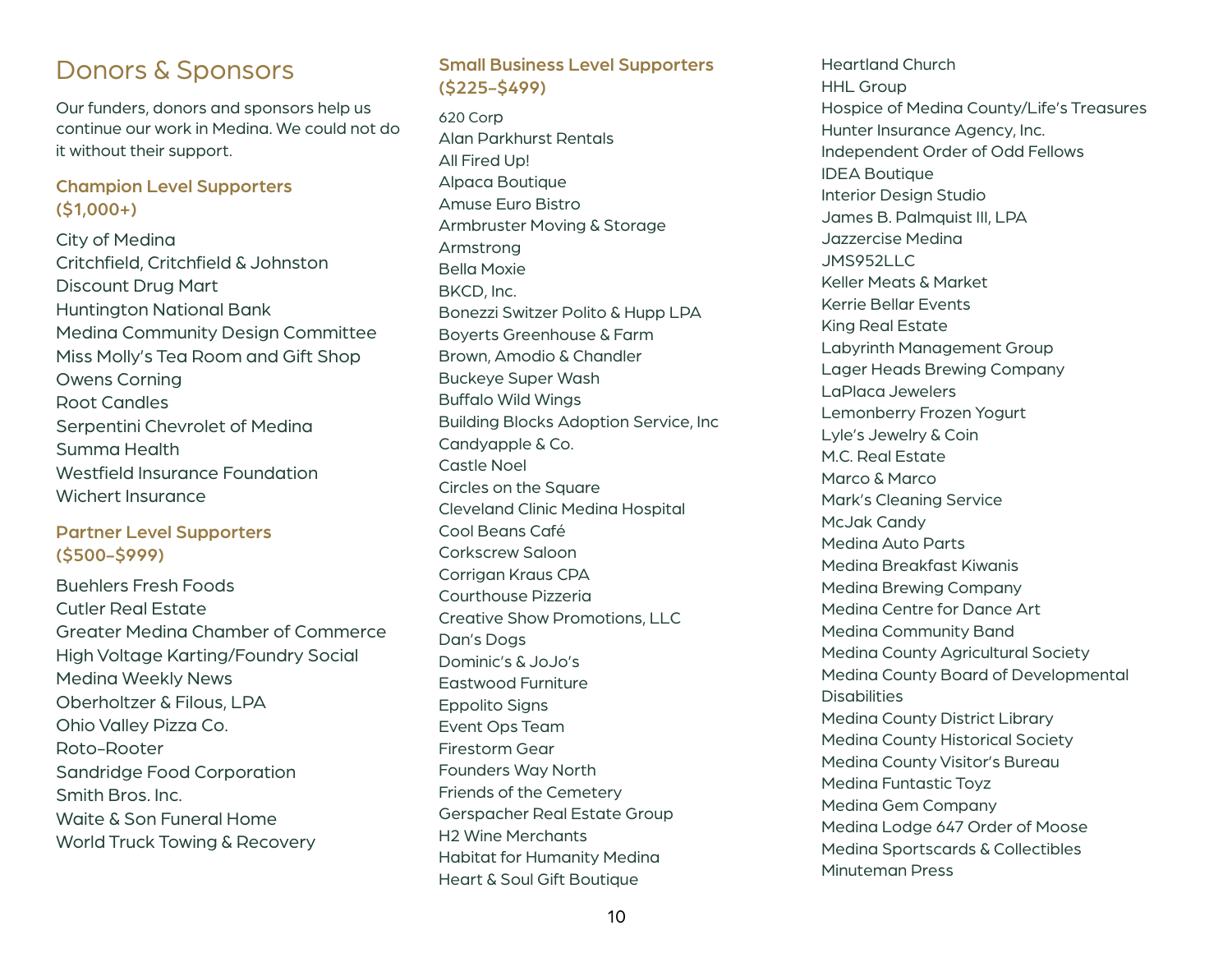NEO Extreme Games North Rose Management Group, LLC Orange Theory Fitness Medina P. J. Marley's Polish Pottery Project:LEARN of Medina County Ravine's Edge Rea & Associates Recovery Center of Medina County/Serenite RizTech Rose Company Sand & Lace Fine Art & Gift Gallery Second Sole Shine Acupuncture Social 330 Society for Handicapped Citizens Somethings Popping/M.W. Wolf Enterprises Sperry CGA-The Masica Company Sportsworld CIA Square 42 Salon & Spa Suburban Septic Service Sully's Irish Pub Sweets & Geeks Swine BBQ The Exchange Market The Gardener's Cottage The Olive Tap The Raspberry and The Rose The Western Reserve Preservation Co, LLC Thyme 2 Transfer Title Agency Tru Barre Studio United Church of Christ, Congregational United Labor Agency, Inc VCS Salon & Spa Walker & Jocke Westfield Bank Williams on the Lake

#### **Individual and Family, Non-Business Supporters**

Paul & Cathy Bican Kathy Breitenbucher Amy Busby Aaron Costic Brian & Carole Feron Frank & Spring Festi Jim & Pat Fordosi Sandy Frommeyer Joyce & Randolph Fuerst Corinne Hadley Mari Halkovich Lynda Hansen Dennis & Christine Hanwell Brian & Susan Harr Bill Hutson Sarah Jane & Roger Ingraham Debbie & Robert Jedreski Denise Jeffery Shannon Just Char Klimko Michael Kovack Carole Kowell Theresa Laffey Elaine Wells Lamb Russ and Anna Leach Kimberly Marshall Julie McNabb Medina County Arts Council George Meindl Jonathan Mendel Diana Miller Pamela B. Miller Robert & Pamela Molnar Jason Morgan Sharon Morris Barbara Mulcahy

Stephanie Mueller Marcus Neiman Dottie Nemec Ellen Nolan Carrie Park Catherine Posner Kristine Quallich Valerie Rapp Sharon Ray Colleen Rice Cheryl Riegger-Krugh Teresa Rodgers Susan Russell Kevin Rych Jane Saettel George Sam Judy Scaife Sue Schuld Julie Sedgwick Stan Sever Tim & Christine Sheerer Jim Shields Roger & Linda Smalley Bob Smith & Ann Cole Eric Stasiowski Laura Stoltz Maria Stunek Robert Thompson Sandy & Raymond Tomazic Lawrence & Deborah Wentz Matthew & Joshua Wiederhold Kathy Williamson Sally & Bernard Willoughby Denise Wilson Rhonda Wurgler